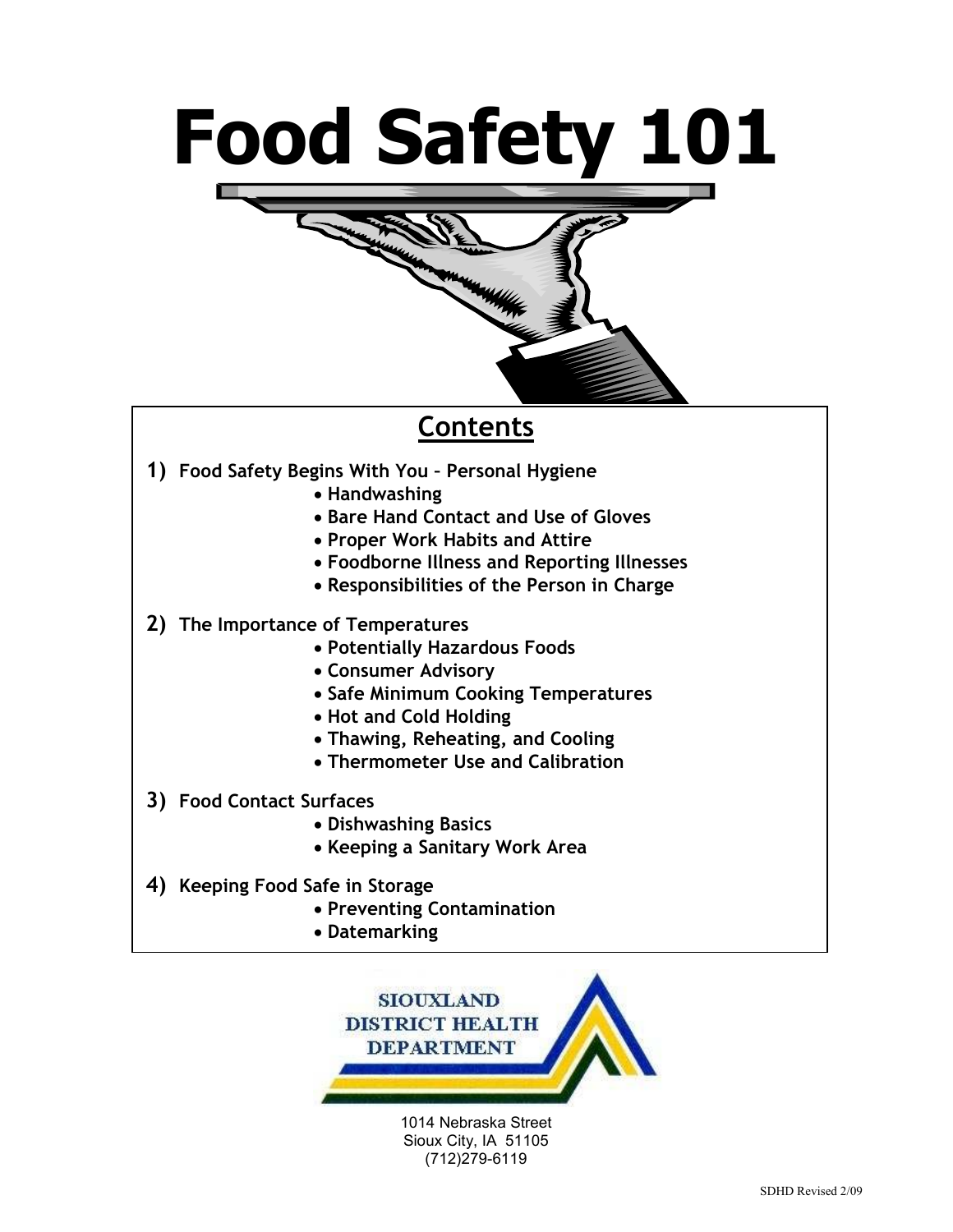# **Handwashing**

Lack of or improper handwashing is a major cause of foodborne illness!

Food service employees must wash their hands BEFORE

- beginning food preparation or handling food
- handling clean equipment, utensils, and other food-contact items
- putting on gloves

Hands also must be washed again AFTER

- using the restroom
- smoking or eating
- touching your face or hair
- handling raw meats
- handling unclean equipment, aprons, pot holders or oven mitts, and sponges or cloths
- using toxic chemicals
- taking out the garbage
- any other activity that may contaminate the hands

When you wash your hands…

- ALWAYS use the designated handwashing sink
- use soap and warm running water
- rub hands and exposed portions of the arms together vigorously for at least 20 seconds, paying particular attention to areas between the fingers and under the fingernails
- rinse thoroughly with clean, running water
- dry with a single-use paper towel or air dryer
- DO NOT use a common cloth towel
- Hand sanitizer can be used following hand washing, but it is never a substitute for proper hand washing



Frequent and thorough handwashing plays a very important role in food safety!



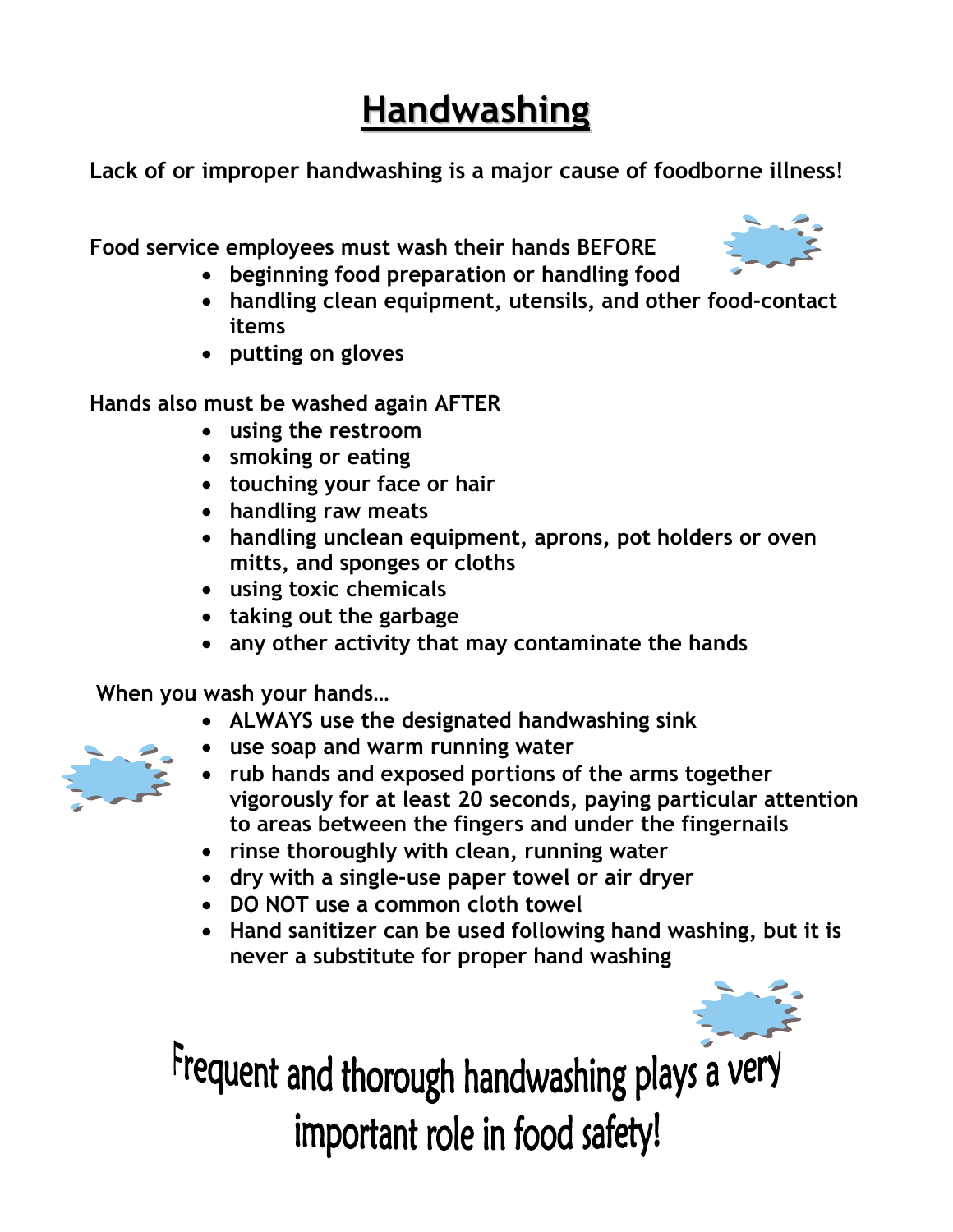



#### Bare hand contact with ready-to-eat food is not allowed!

- ♦ Ready-to-eat foods include any food item that will be eaten in its current form with no additional washing or cooking. Some examples may include breads, cookies, lettuce, sandwiches, and fruits and vegetables.
- ♦ Food handlers must use gloves, tongs, spatulas, deli tissues, or other utensils or dispensing equipment to prevent hand contact with ready-to-eat food during preparation and serving.



♦ Food handlers must take steps to minimize bare hand contact with food that is not ready-to-eat.

## If you wear gloves...

Gloves are never a substitute for handwashing. If you regularly use gloves during food handling, keep the following in mind:

- $\rightarrow$  Always wash your hands prior to putting on gloves and whenever you change to a new pair
- **→ Gloves are single-use items and should never be washed or** reused
- $\rightarrow$  Change your gloves before beginning a new task or if they become torn
- $\rightarrow$  Remember that gloves do not stay any cleaner than your hands, so gloves should be changed after any of the activities that would normally require handwashing
- **★ Many people are allergic to latex, so vinyl or another** material is preferable
- **→ Gloves MUST be worn if the food handler has a bandage on** their hand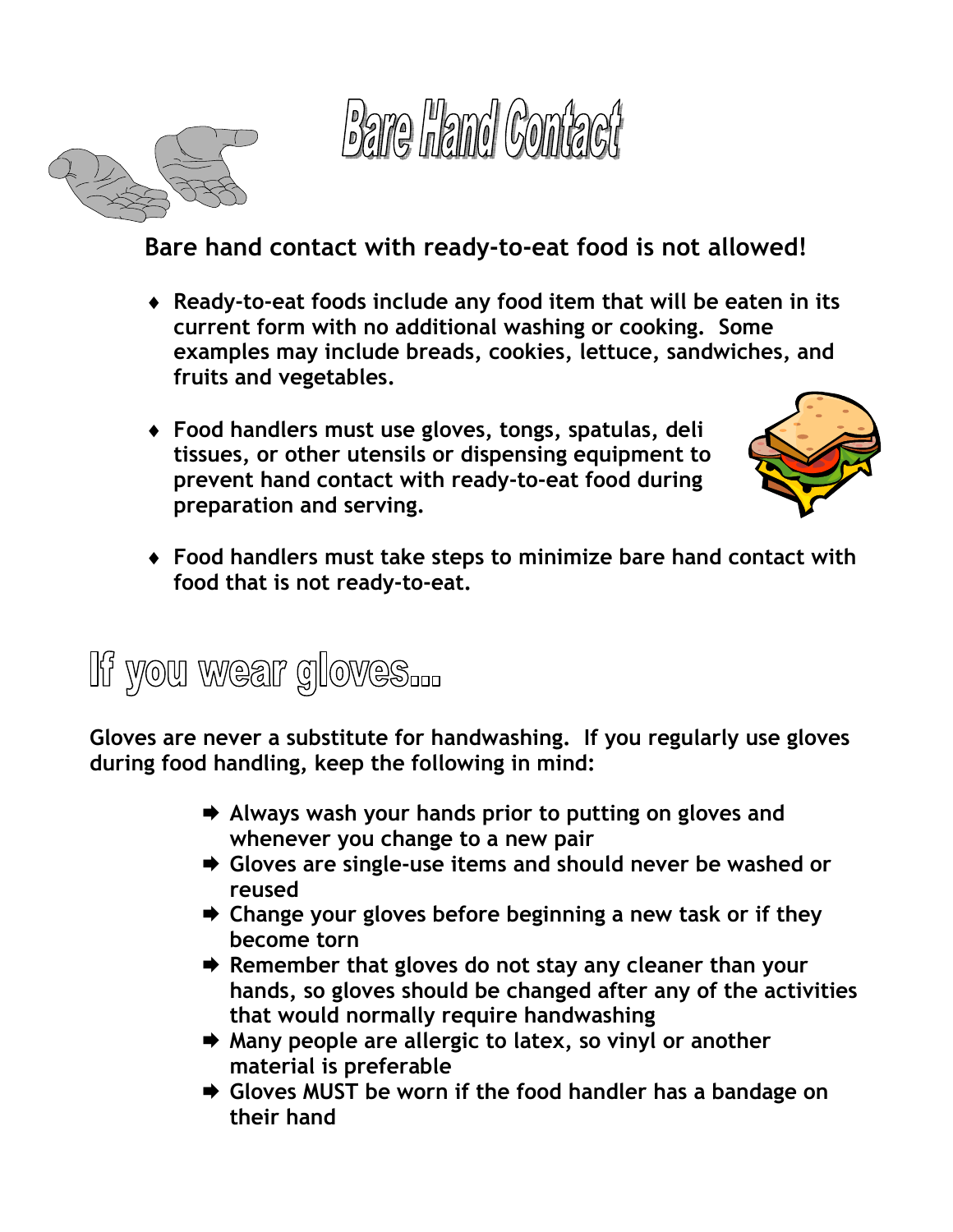# Proper Work Habits and Attire

In addition to proper handwashing, there are many other personal hygiene practices that are important to remember when you are working with food.

- Fingernails should be kept short and clean. Nail polish and fake fingernails shall be avoided because they are difficult to keep clean and may come off into food.
- If you have a cut or sore on your hand or exposed portion of your arm, you must keep it cleaned and covered with a bandage. All bandages on hands must be covered with gloves.
- Hair must be effectively restrained by a hair net, cap, ponytail, etc… or by wearing it up in some other manner to prevent contamination of food. Hair spray is NOT considered to be an effective hair restraint.
- Keep clothing and aprons clean and do not use them for wiping your hands. Remove aprons before leaving the food service area, such as if you take out the garbage or go to the restroom.
- Because rings harbor bacteria and are difficult to clean, they should be removed prior to working with food (except for a plain wedding band).



- Do not wear other jewelry such as earrings that could fall into food, or watches and bracelets that will interfere with thorough handwashing.
- Do not eat, drink, or smoke while handling food. These activities shall be done in a designated area, and you must wash your hands before returning to work.
- Never use smokeless tobacco in a food preparation area.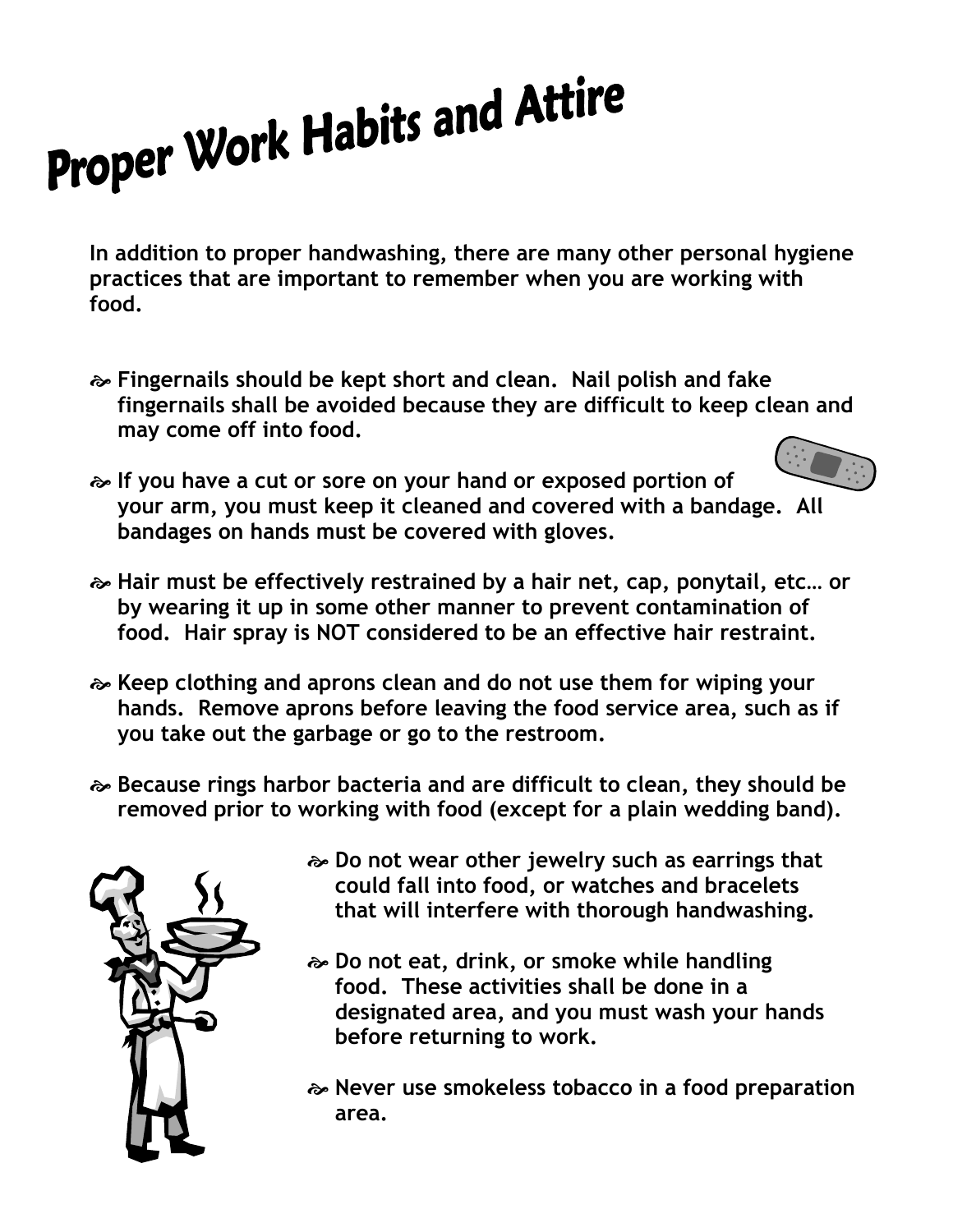# Foodborne Illness...Just the Facts

Foodborne illness, or food poisoning, is any illness that is transmitted to a person by food. Following are some facts about foodborne illness…

♦ There are many different types of foodborne illness and they are caused by many different agents, including bacteria, viruses, parasites, and even chemicals.



- ♦ The various germs may be on the food, come from a food handler that is not washing hands properly, or even come from the person consuming the food if they have contaminated hands and do not wash them before handling food that they are eating.
- ♦ Symptoms include diarrhea, vomiting, nausea, abdominal cramps, and fever – commonly referred to as the stomach flu or 24-hour flu, these illnesses are typically food poisoning.
- ♦ There are an estimated 76 million cases of foodborne illness in the United States each year.



- Approximately 5,000 deaths and hundreds of thousands of hospitalizations are attributed to foodborne illness every year.
- These cases can involve just one or two people, or may be an outbreak that involves many people.
- ♦ Depending on the actual type of illness, a person may become ill a few hours, a few days, or even a few weeks after eating the contaminated food. It is not always caused by the last meal that the person consumed before becoming ill.
- ♦ Foodborne illness can be caused by foods that aren't even considered to be potentially hazardous. We have seen large outbreaks caused by cookies and by sandwich buns, because the person handling them contaminated them with germs.
- ♦ Cooking and holding foods at the right temperature and good personal hygiene practices of food handlers, including proper handwashing, are the most important steps in preventing foodborne illness!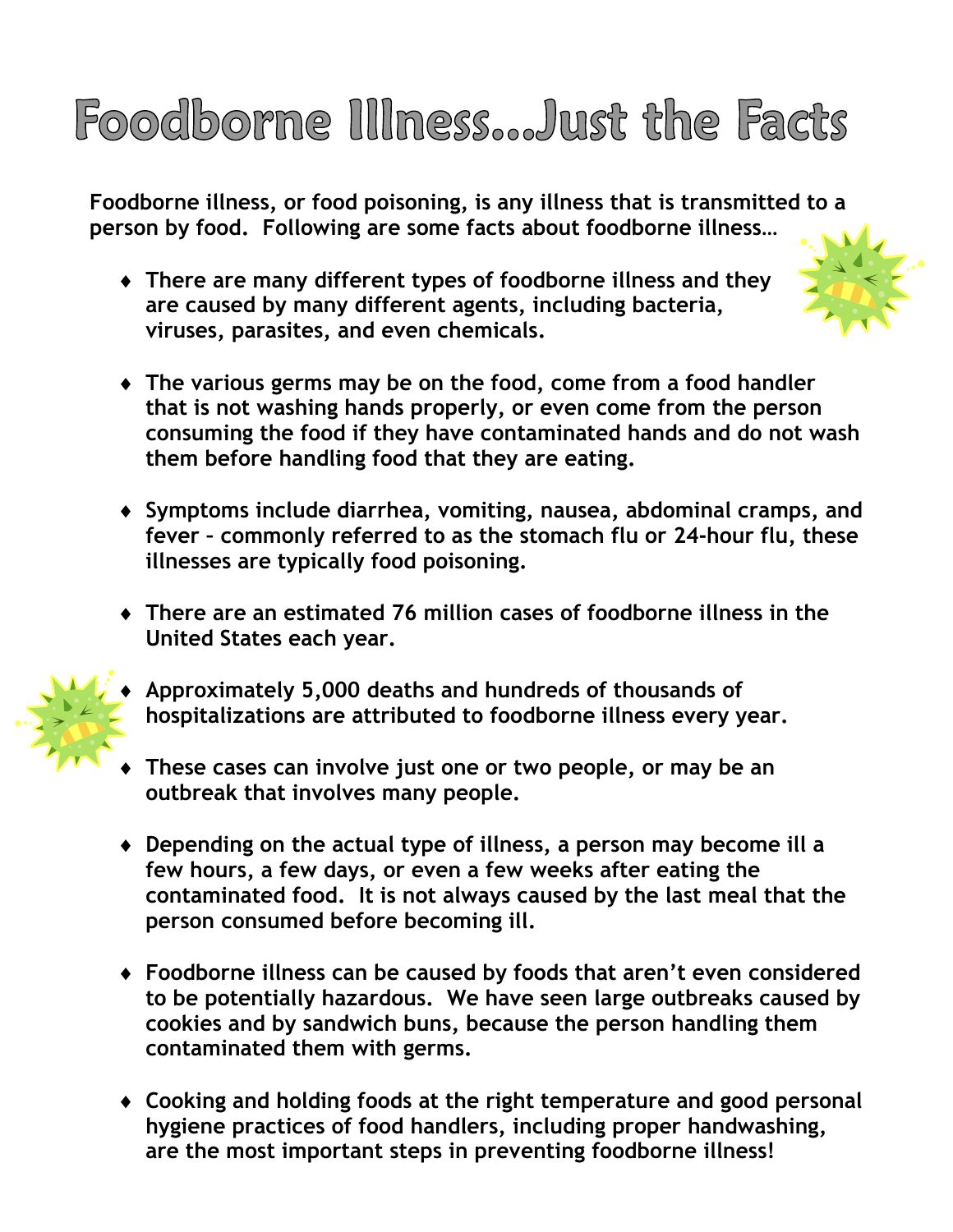

It is very important that you tell your supervisor when you are ill. There are some instances when you will not be able to work around food, or perhaps not in the establishment at all.

- 1. Notify your supervisor IMMEDIATELY if you are diagnosed with one of the following foodborne illnesses:
	- Salmonella typhi (typhoid fever)
	- Shigellosis
	- Enterohemorrhagic or shiga-toxin producing E. coli
	- Hepatitis A
	- Norovirus



- Your manager will also be required to report this to the Health Department.
- 2. Inform your supervisor if you or someone that lives with you has been exposed to one of the five illnesses listed above.
- 3. You must also inform your supervisor if you are suffering from diarrhea, vomiting, jaundice, a sore throat with a fever, or if you have a boil or infected sore on your hands or exposed arms.



A designated person in charge must be present at the food establishment during all hours of operation. This person is responsible for the operation of the establishment during their shift and must be knowledgeable in:

- ♦ Foodborne illness prevention
- ♦ Safe food handling
- ♦ Exclusion and restriction of ill employees
- ♦ Other requirements of the Food Code of Iowa



The person in charge will be questioned by the regulatory authority during inspections and will need to demonstrate knowledge of these principles.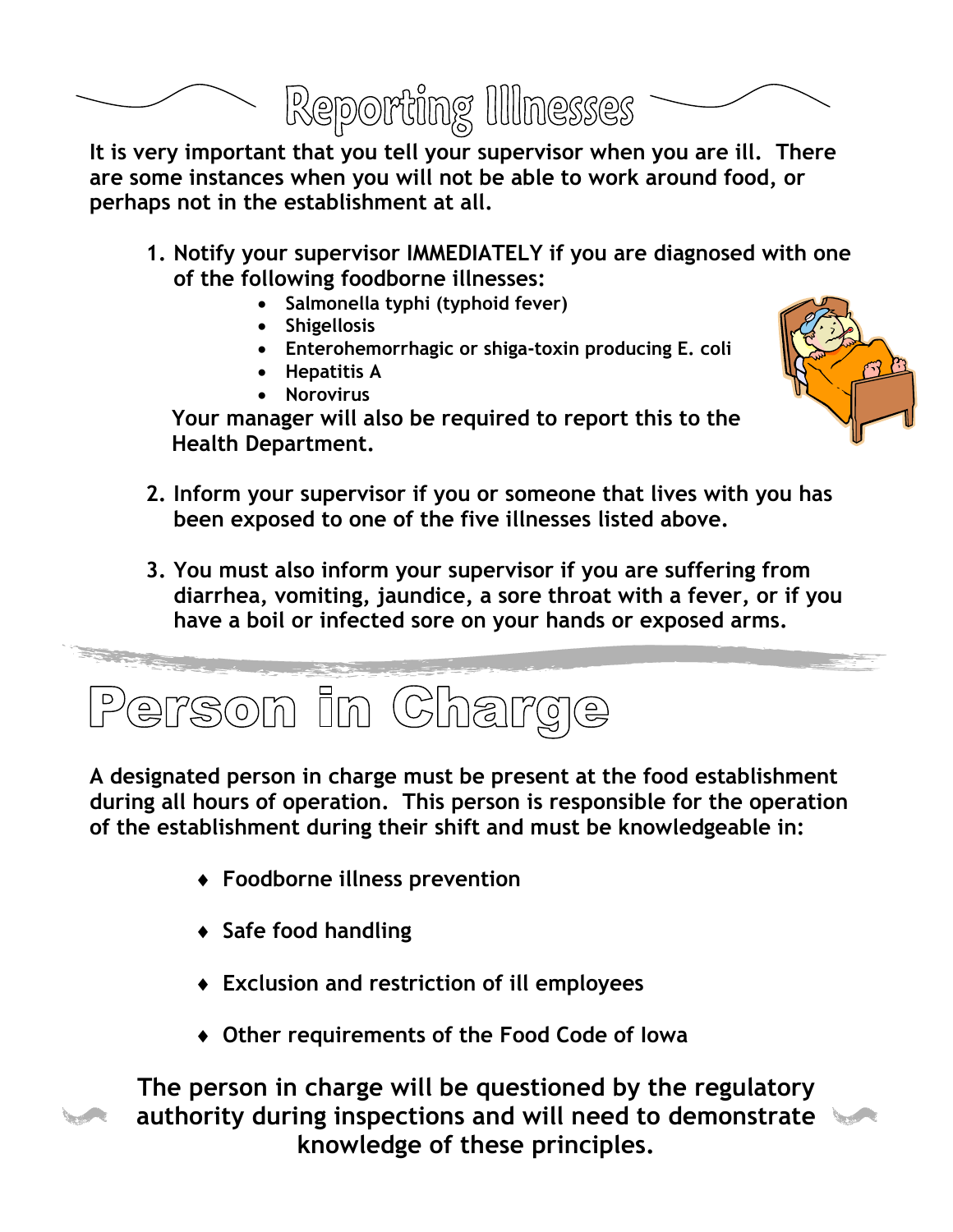# Potentially Hazardous Foods

Potentially hazardous food means any food or ingredient that supports the rapid growth of microorganisms. A food is potentially hazardous if it is…

- ♦ Of animal origin, such as meat, dairy, fish, shellfish, edible crustacea, or poultry
- ♦ Of plant origin and has been heat treated, such as cooked rice, beans, potatoes, and pasta
- ♦ Raw seed sprouts or garlic-in-oil mixtures
- ♦ Cut melons and cut tomatoes

These foods can rapidly become contaminated with harmful bacteria if they are not kept at the proper temperatures.

#### **Keep in mind that any food can cause a foodborne illness if it is handled by someone who has not washed their hands properly!**

# Consumer Advisory

If a food establishment intends to sell raw or undercooked animal foods in a ready-to-eat form, such as rare hamburgers or raw or undercooked eggs, the establishment must inform the consumer of the risks associated with eating these foods. This warning must include both a "disclosure" and a "reminder" statement.

The "disclosure" identifies the raw or undercooked animal foods, such as by asterisking these foods to a footnote on the menu which states that these foods may be served raw or undercooked.



The "reminder" shall include a statement that tells consumers that consuming raw or undercooked meats, poultry, seafood, shellfish, or eggs may increase their risk of a foodborne illness.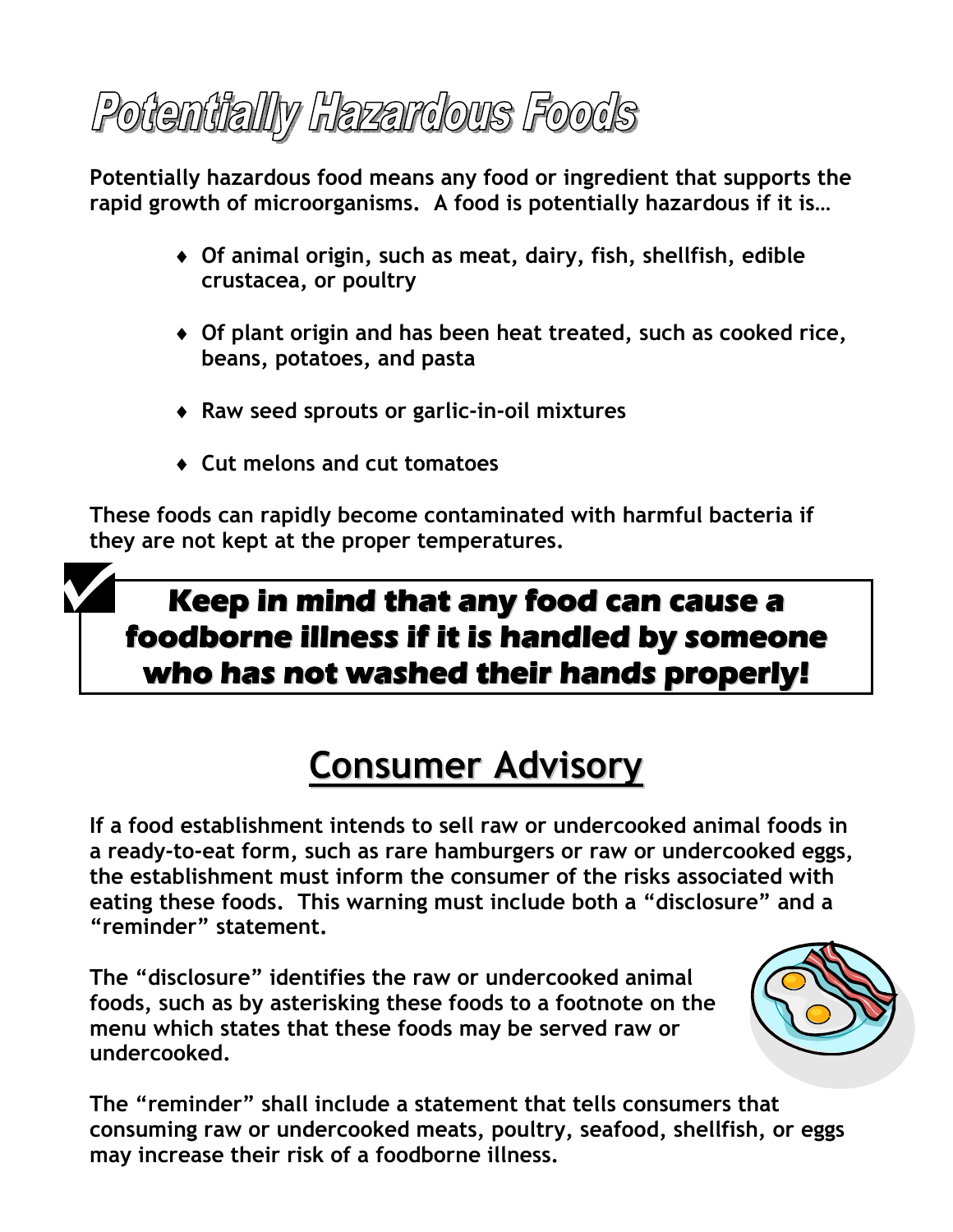# The Importance of Temperatures

#### Safe Minimum Cooking Temperatures

Safe cooking temperatures are based on the temperature required to sufficiently reduce the number of microorganisms that are present on food. The internal temperature that a food must be cooked to is dependent on the type of food being cooked.





|  | Poultry                       | $165^\circ$ F |
|--|-------------------------------|---------------|
|  | Stuffed foods (meats & pasta) | $165^\circ$ F |
|  | <b>Ground or flaked meats</b> | $155^\circ$ F |
|  | Pork, including ham and bacon | $145^\circ$ F |
|  | Beef roasts and steaks        | $145°$ F      |
|  | <b>Fish</b>                   | $145°$ F      |
|  |                               | $145°$ F      |
|  |                               |               |



All foods containing meat, poultry, fish, or eggs that are cooked in the microwave must be cooked to a minimum temperature of 165° F.

Foods that are potentially hazardous are extremely sensitive to temperature. Between 41° F and 135° F is known as the Temperature Danger Zone. Microorganisms can survive and reproduce readily in this temperature zone, so it important that foods being prepared, cooked, held, cooled, and reheated spend as little time in this range of temperatures as possible.

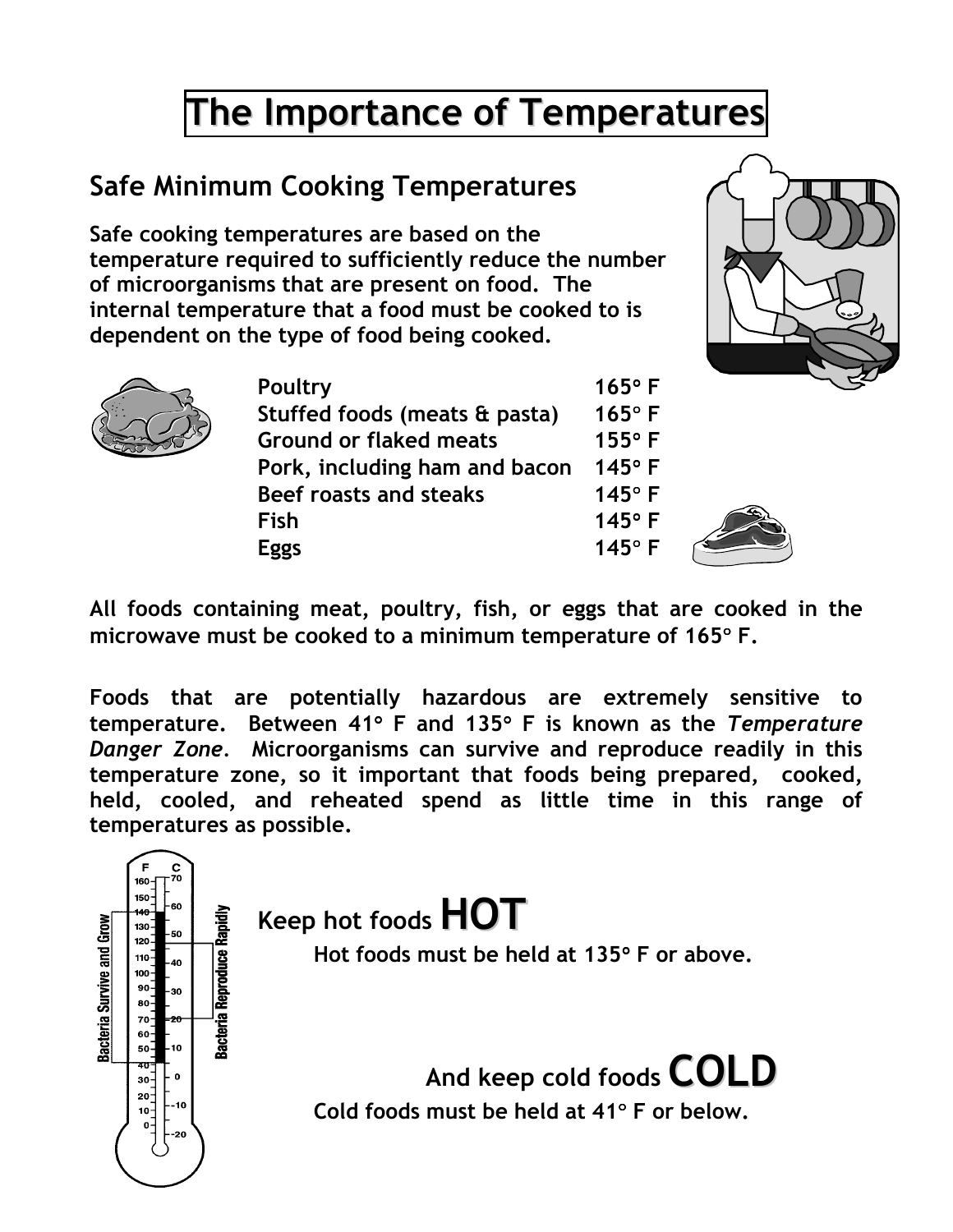- Proper hot or cold holding temperatures must be maintained while food is being transported.
- Do not mix new product with old product.



- Check temperatures with a food thermometer frequently!

#### Thawing

Food must be thawed using one of the following procedures:

- 1) Under refrigeration of 41° F or below.
- 2) Under potable running water at 70° F or below.
- 3) As part of the cooking process.
- 4) By microwaving, as the first step in a continuous cooking process.

#### Reheating

- ♦ Food must be reheated to an internal temperature of 165° F within TWO hours.
- ♦ After reaching 165° F, the food may be held at 135° F.
- ♦ Commercially processed food packaged in a sealed container may be reheated to 135° F.
- ♦ The range top is ideal for reheating. You may also use a steam cooker, conventional, convection, or microwave oven.
- ♦ Crock pots, steam tables, and warmers are not capable of heating to the required temperature and shall not be used for cooking or reheating.
- ♦ Do not mix new product with leftover items.
- ♦ Never reheat previously prepared food more than once.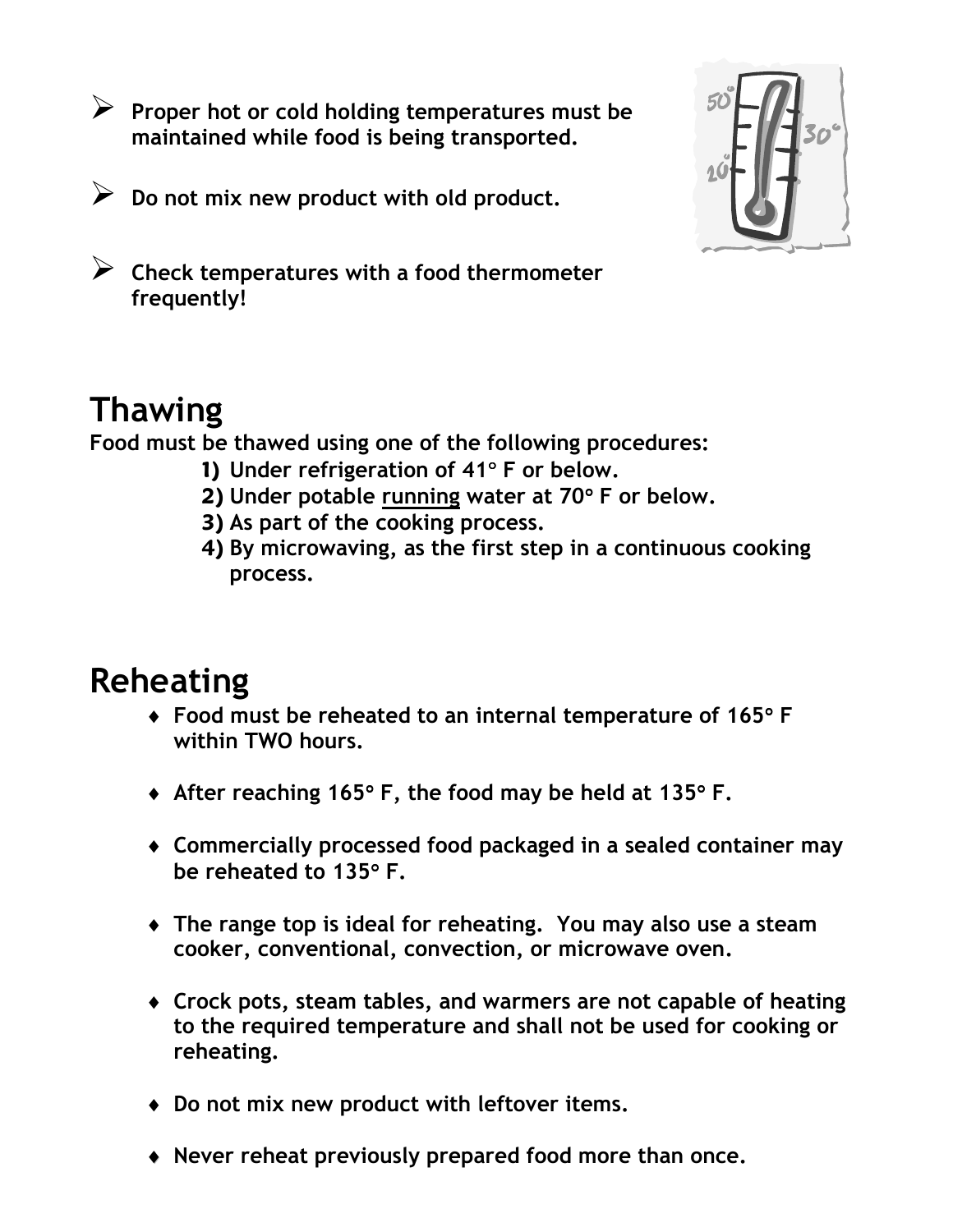



Improper cooling causes many cases of foodborne illness!

According to the Iowa Food Code, the following requirements must be met when cooling cooked potentially hazardous foods:

> 1) Cool from 135° F to 70° F within TWO hours or less -AND-2) Cool from 135° F to 41° F or less within a total of SIX hours.

This can be accomplished using several methods:

- Divide food into smaller portions -Cut large pieces of meat into smaller ones -Divide contents into several shallow pans
- Don't stack hot things on top of each other so that cold air can circulate between them
- Leave foods uncovered while they are cooling
- Agitate or stir foods often during the cooling process
- Place the container of hot food into an ice bath
- For soups, gravies, and other water-based items, withhold water during the cooking process and add ice cubes at the end
- Use metal containers instead of plastic which acts as an insulator
- Cool foods in a freezer or blast chiller instead of in the refrigerator



**Contractor** 







Ice-water bath





The only way you will know if the cooling method that you are using is cooling foods within the required time period is if you check the temperatures with a food thermometer regularly!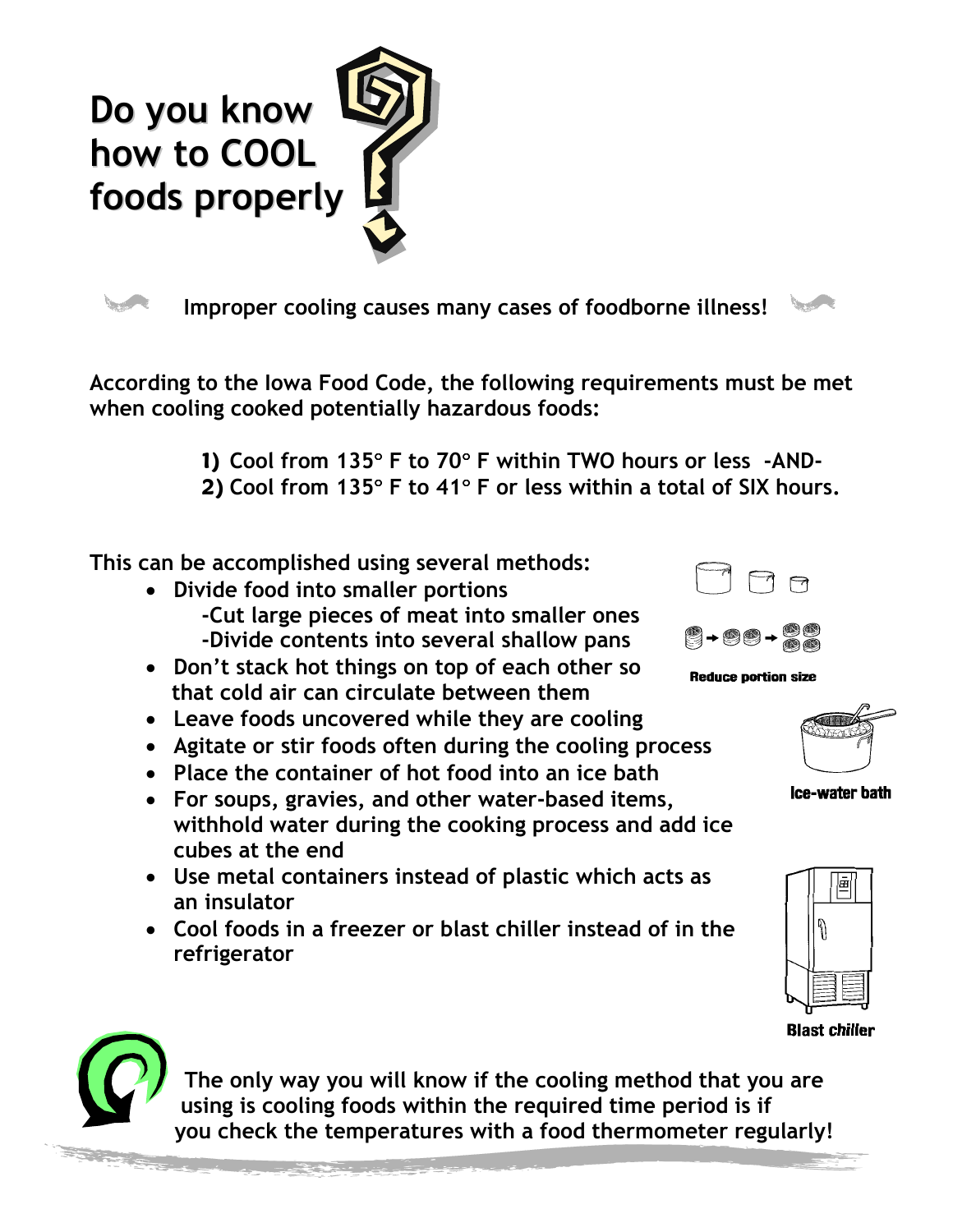## Using a Food Thermometer

- 1) Sanitize your thermometer before and after each use.
- 2) Take the temperature by inserting the probe of the thermometer into the thickest part of the food.





Calibrate your thermometer • At least once each month.

- 
- After a thermometer has been dropped or handled roughly.
- After exposure to extreme temperatures.

- Using the following method Fill a glass with half ice and half water and allow the temperature to stabilize.
	- Place the thermometer into the ice water and wait for 3 minutes.
	- If the thermometer does not read 32° F, use a pliers or wrench to turn the adjustable nut on the back of the thermometer until it does read 32° F.
	- Repeat the procedure until the reading is correct.



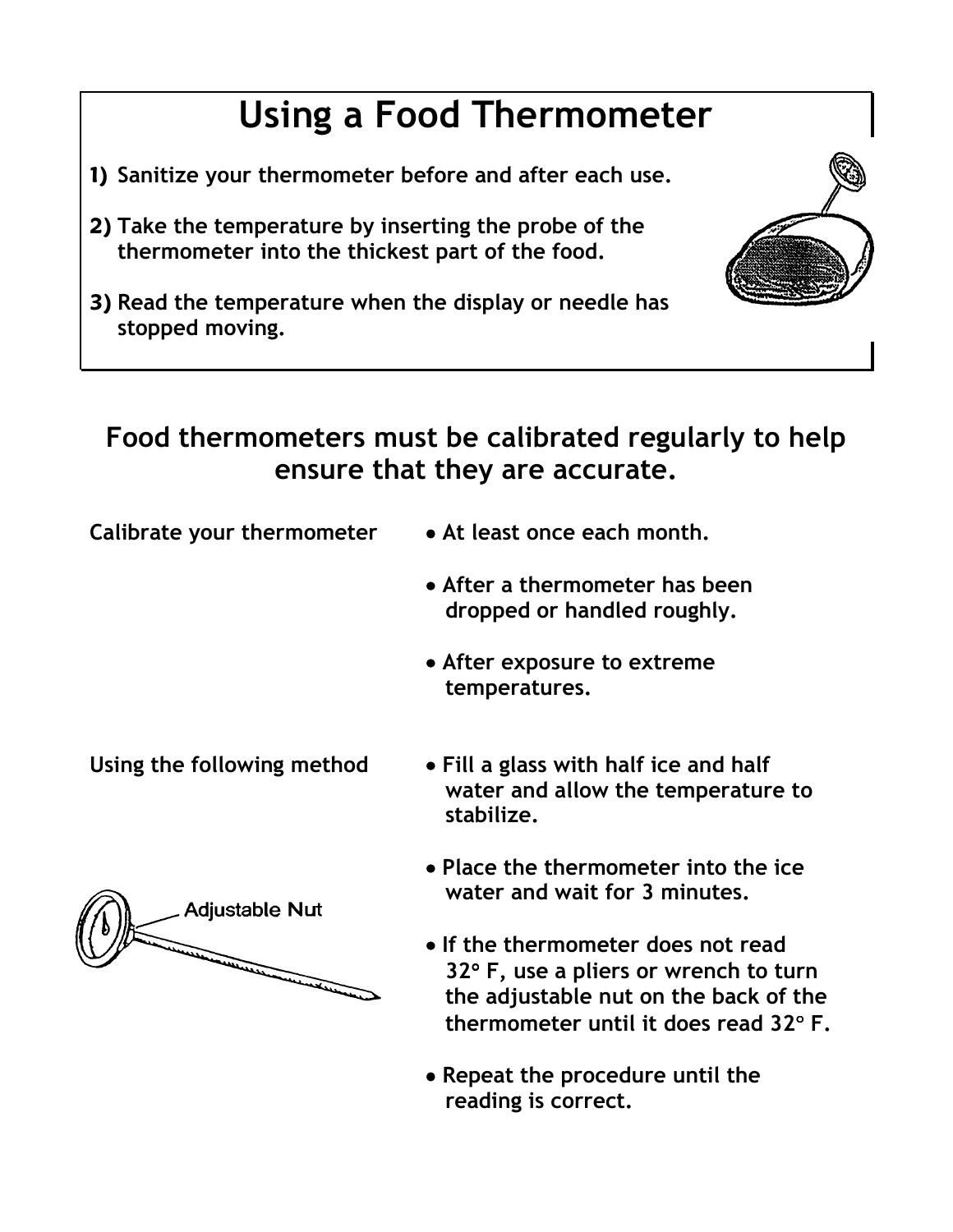

All dishes must be washed manually using a three-compartment sink or mechanically using a commercial warewashing machine.

#### Mechanical Warewashing Machines

These machines must be capable of sanitizing either with hot water that is 170° F or greater, or with an approved sanitizer at the proper concentration.

#### Manual Dishwashing

All dishes must be washed using the three-step process of WASH – RINSE – SANITIZE.

- WASH Using soapy, hot water that is at least  $110^{\circ}$  F.
- RINSE With clean, hot water that is at least  $110^{\circ}$  F.
- SANITIZE With water that is at least 170° F

 -or- With an appropriate chemical sanitizer at the proper concentration: Quaternary (ammonia) sanitizers at 200 PPM Chlorine (bleach) sanitizers at 50 – 100 PPM

> A mixture of ½ to ¾ teaspoon of Ultra Bleach in a gallon of water will yield the proper concentration. For regular bleach, double the amount.

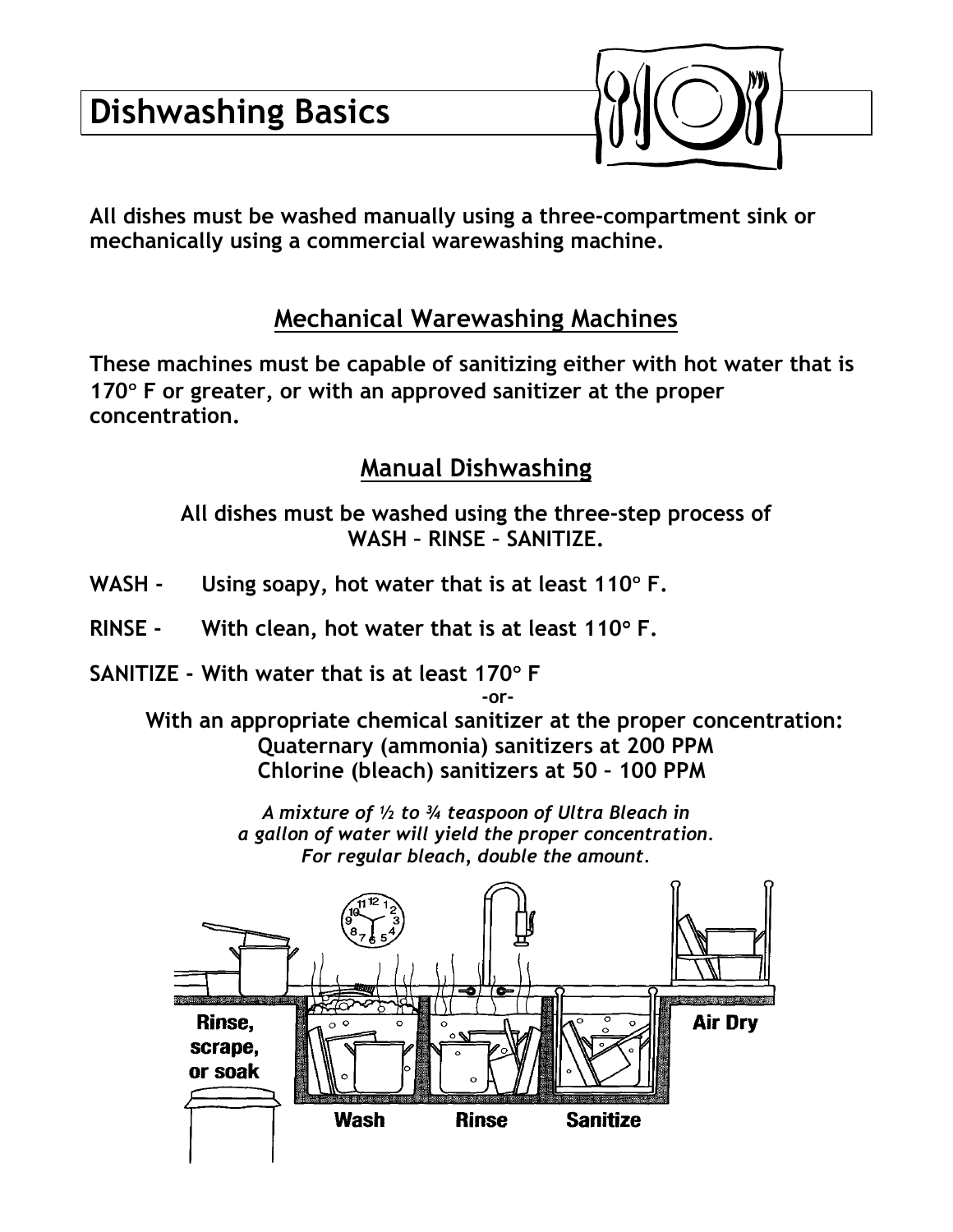Keep your work area sanitary by wiping all counters, tables, and food preparation surfaces with one of the same sanitizers that is appropriate for dishwashing.

Wiping cloths must be kept in the bucket of sanitizer when they are not in use. Change sanitizer water as needed to keep it clean.

If you use spray bottles of sanitizer for wiping tables, you must use paper towels, or also keep a bucket of the same sanitizer available for soaking wiping cloths between uses.



It is important to protect the integrity of food while it is in storage.

- ♦ Refrigerators must be able to hold 41° F or below. Keep an easy-toread thermometer in each refrigeration unit to ensure that it meets the temperature requirements.
- ♦ Store all dry goods in a protected area up off of the floor.
- ♦ Store all toxic chemicals and personal use items separate from or at a lower level than food.
- ♦ Store raw meats and ready-to-eat foods properly to avoid CROSS CONTAMINATION.
	- **→ All ready-to-eat foods should be stored** on the top shelves above raw meats.
	- $\rightarrow$  Stack raw meats based on their cooking temperatures, with those requiring the highest temperatures on the bottom, and those with lower cooking temperatures at the top of the raw meats.
	- **→ Clean and sanitize equipment and food** prep surfaces between working with raw meats and ready-to-eat foods, and between different types of meat. Proper stacking order